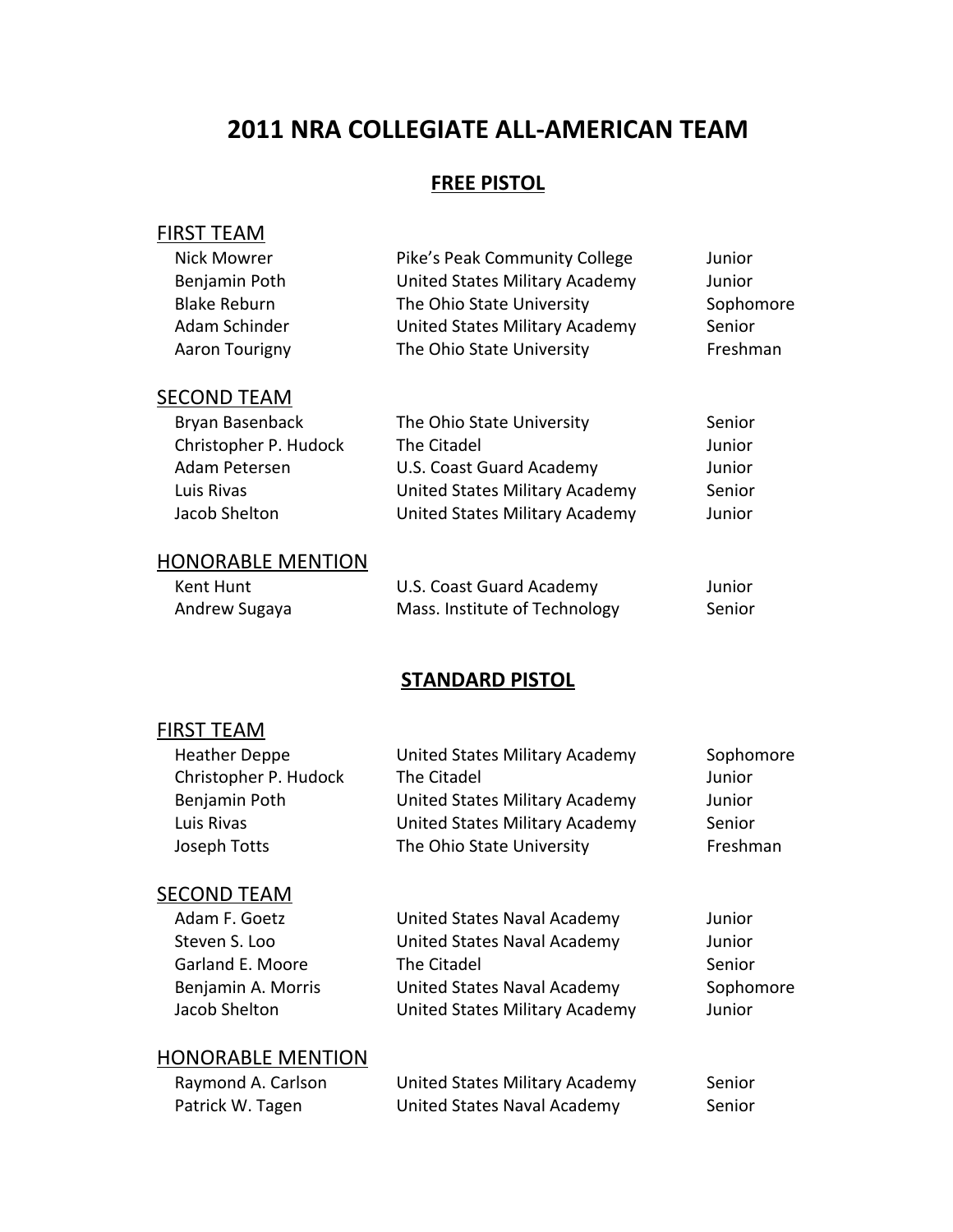## **AIR PISTOL**

## FIRST TEAM

| Kirsten A. Asdal     | United States Naval Academy    | Sophomore |
|----------------------|--------------------------------|-----------|
| <b>Heather Deppe</b> | United States Military Academy | Sophomore |
| Stephen A. Lutz Jr.  | Pike's Peak Community College  | Junior    |
| Emily J. Meyer       | United States Naval Academy    | Junior    |
| <b>Nick Mowrer</b>   | Pike's Peak Community College  | Junior    |
| Benjamin Poth        | United States Military Academy | Junior    |
| Jacob Shelton        | United States Military Academy | Junior    |
| Aaron Tourigny       | The Ohio State University      | Freshman  |
|                      |                                |           |

### **SECOND TEAM**

| Bryan Basenback       | The Ohio State University             | Senior    |
|-----------------------|---------------------------------------|-----------|
| Christopher P. Hudock | The Citadel                           | Junior    |
| Alejandra Dorado      | United States Naval Academy           | Sophomore |
| Kelley Jhong          | United States Military Academy        | Senior    |
| Winston C. Knowlton   | The Citadel                           | Senior    |
| <b>Blake Reburn</b>   | The Ohio State University             | Sophomore |
| Adam Schinder         | <b>United States Military Academy</b> | Senior    |

## HONORABLE MENTION

| Chi-Hsuan Chu      | United States Naval Academy    | Freshman  |
|--------------------|--------------------------------|-----------|
| Catherine E. Drake | United States Naval Academy    | Sophomore |
| Stephen Halsmer    | United States Military Academy | Sophomore |
| Andrew Sugaya      | Mass. Institute of Technology  | Senior    |

## **SPORT PISTOL**

| <b>FIRST TEAM</b>        |                                |           |
|--------------------------|--------------------------------|-----------|
| <b>Heather Deppe</b>     | United States Military Academy | Sophomore |
| <b>Kimberly Hullings</b> | The Ohio State University      | Freshman  |
| <b>SECOND TEAM</b>       |                                |           |
| Kirsten A. Asdal         | United States Naval Academy    | Sophomore |
| Emily J. Meyer           | United States Naval Academy    | Junior    |

| Alejandra Dorado   | United States Naval Academy    | Sophomore |
|--------------------|--------------------------------|-----------|
| Catherine E. Drake | United States Naval Academy    | Sophomore |
| Kelley Jhong       | United States Military Academy | Senior    |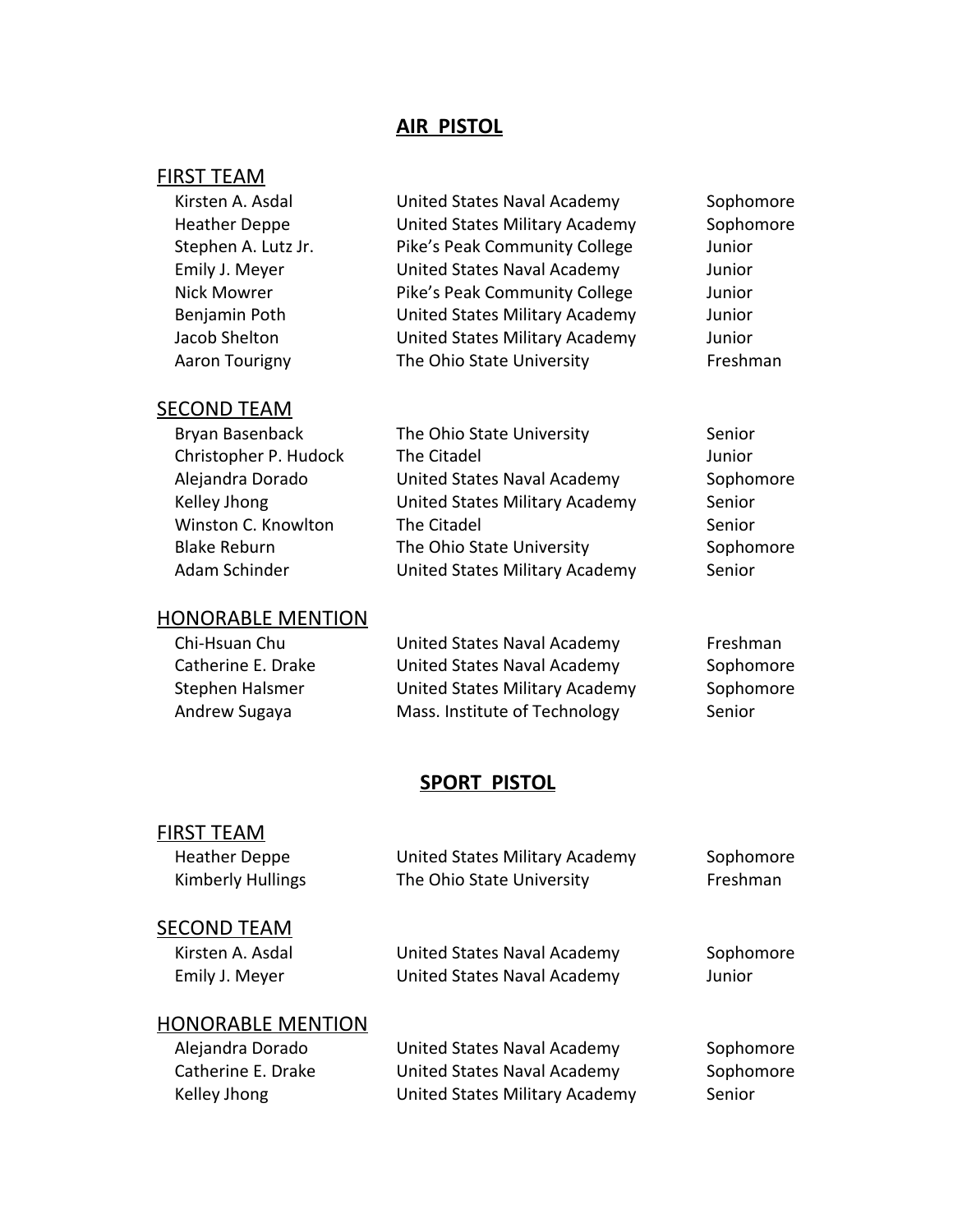# **2011 NRA COLLEGIATE ALL‐AMERICAN TEAM**

### **SMALLBORE RIFLE**

### FIRST TEAM

| Sarah Beard            | <b>Texas Christian University</b> | Sophomore |
|------------------------|-----------------------------------|-----------|
| Kelly L. Buck          | United States Military Academy    | Junior    |
| Nicco Campriani        | West Virginia University          | Senior    |
| <b>Thomas Chandler</b> | United States Air Force Academy   | Senior    |
| Andrea Dardas          | Jacksonville State University     | Junior    |
| Amanda J. Furrer       | The Ohio State University         | Sophomore |
| Henri Junghänel        | University of Kentucky            | Junior    |
| <b>Emily Quiner</b>    | <b>Murray State University</b>    | Sophomore |
| Cody S. Rutter         | University of Alaska Fairbanks    | Senior    |
| Sarah Scherer          | <b>Texas Christian University</b> | Sophomore |
|                        |                                   |           |

#### SECOND TEAM

| iviattie Brogdon       |
|------------------------|
| Cole Bures             |
| Chris Burleson         |
| Dempster Christenson   |
| Logan Fox              |
| Heather Greathouse     |
| Daniel R. Hermsmeier   |
| <b>Emily Holsopple</b> |
| <b>Tommy Santelli</b>  |
| Kvle Smith             |

Mattie Brogdon Texas Christian University Junior University of Alaska Fairbanks Sophomore United States Naval Academy Senior University of Nevada, Reno Junior University of Kentucky Senior University of Kentucky Sophomore University of Memphis Freshman University of Kentucky Freshman West Virginia University Senior Nest Virginia University Senior Senior

| Kaitlin Cleven   | <b>Murray State University</b> | Sophomore |
|------------------|--------------------------------|-----------|
| Nehemiah Gillman | <b>Murray State University</b> | Sophomore |
| Michael Liuzza   | University of Alaska Fairbanks | Freshman  |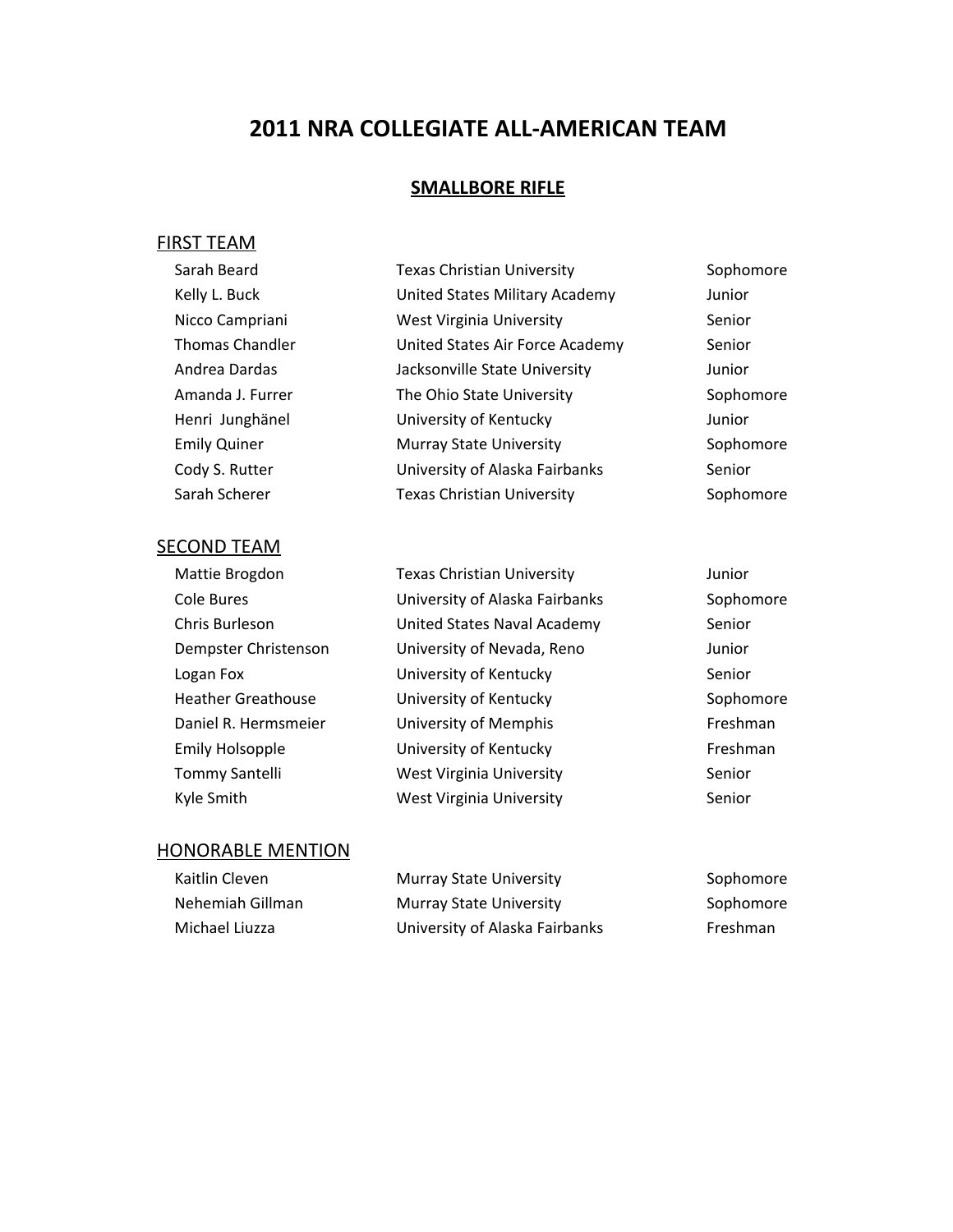## **2011 NRA COLLEGIATE ALL‐AMERICAN TEAM**

### **AIR RIFLE**

### FIRST TEAM

| Nicco Campriani        | <b>West Virginia University</b>   | Senior    |
|------------------------|-----------------------------------|-----------|
| Dempster Christenson   | University of Nevada, Reno        | Junior    |
| Kaitlin Cleven         | Murray State University           | Sophomore |
| Andrea Dardas          | Jacksonville State University     | Junior    |
| <b>Emily Holsopple</b> | University of Kentucky            | Freshman  |
| Henri Junghänel        | University of Kentucky            | Junior    |
| Alix Moncada           | University of Texas at El Paso    | Junior    |
| Caitlin Morrissey      | <b>Texas Christian University</b> | Sophomore |
| Sarah Scherer          | <b>Texas Christian University</b> | Sophomore |
| Petra Zublasing        | West Virginia University          | Sophomore |
|                        |                                   |           |

### SECOND TEAM

Sarah Beard **Texas Christian University** Sophomore Mattie Brogdon Texas Christian University Junior Thomas Chandler **United States Air Force Academy** Senior April Dunn **Columbus State University** Sophomore Amanda J. Furrer The Ohio State University Sophomore Anna Hjelmevoll **Example 20 University of Alaska Fairbanks** Sophomore Andrew Lamson **West Virginia University** Senior Andrea Palafox University of Texas at El Paso Junior Tommy Santelli **West Virginia University** Senior Ethan Settlemires University of Kentucky Junior

| Janine Dutton    | University of Nebraska         | Sophomore |
|------------------|--------------------------------|-----------|
| Nehemiah Gillman | <b>Murray State University</b> | Sophomore |
| Justin Pentz     | West Virginia University       | Junior    |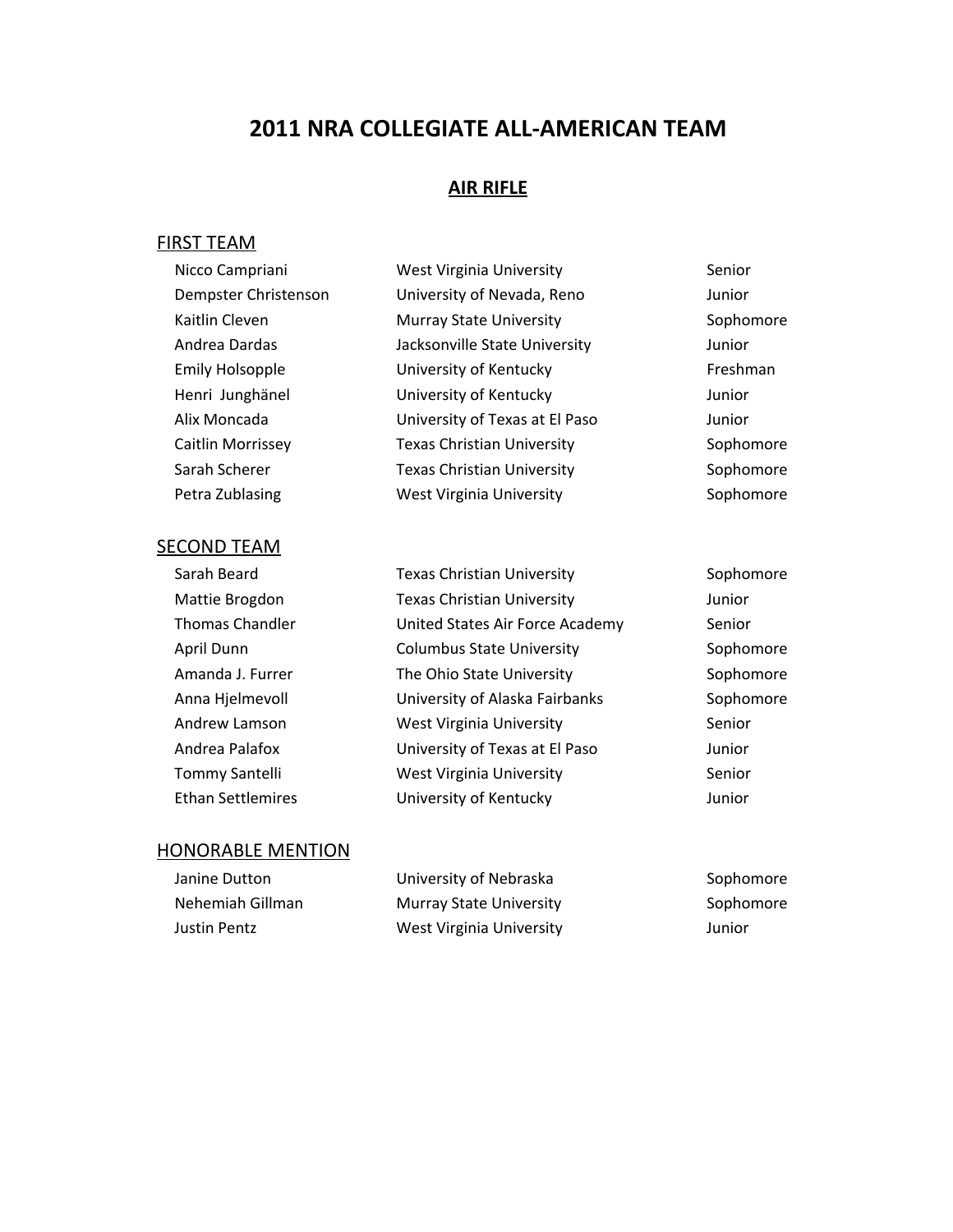## **2011 NRA COLLEGIATE SHOOTING COACHES RECOGNITION AWARDS**

#### **NRA DISTINGUISHED COLLEGE COACH**

**Kathy Callahan** ‐ Pistol Coach ‐ U.S. Naval Academy **Duston Saunders** ‐ Pistol Coach ‐ U.S. Military Academy **James Sweeney** ‐ Pistol Coach ‐ The Ohio State University

#### **OUTSTANDING SERVICE TO COLLEGIATE SHOOTING SPORTS**

**Frederick E. Kamp, Jr.** ‐ Pistol/Rifle Coach ‐ Yale University **William Smith** ‐ Rifle Coach ‐ The Citadel **James Sweeney** ‐ Pistol Coach ‐ The Ohio State University